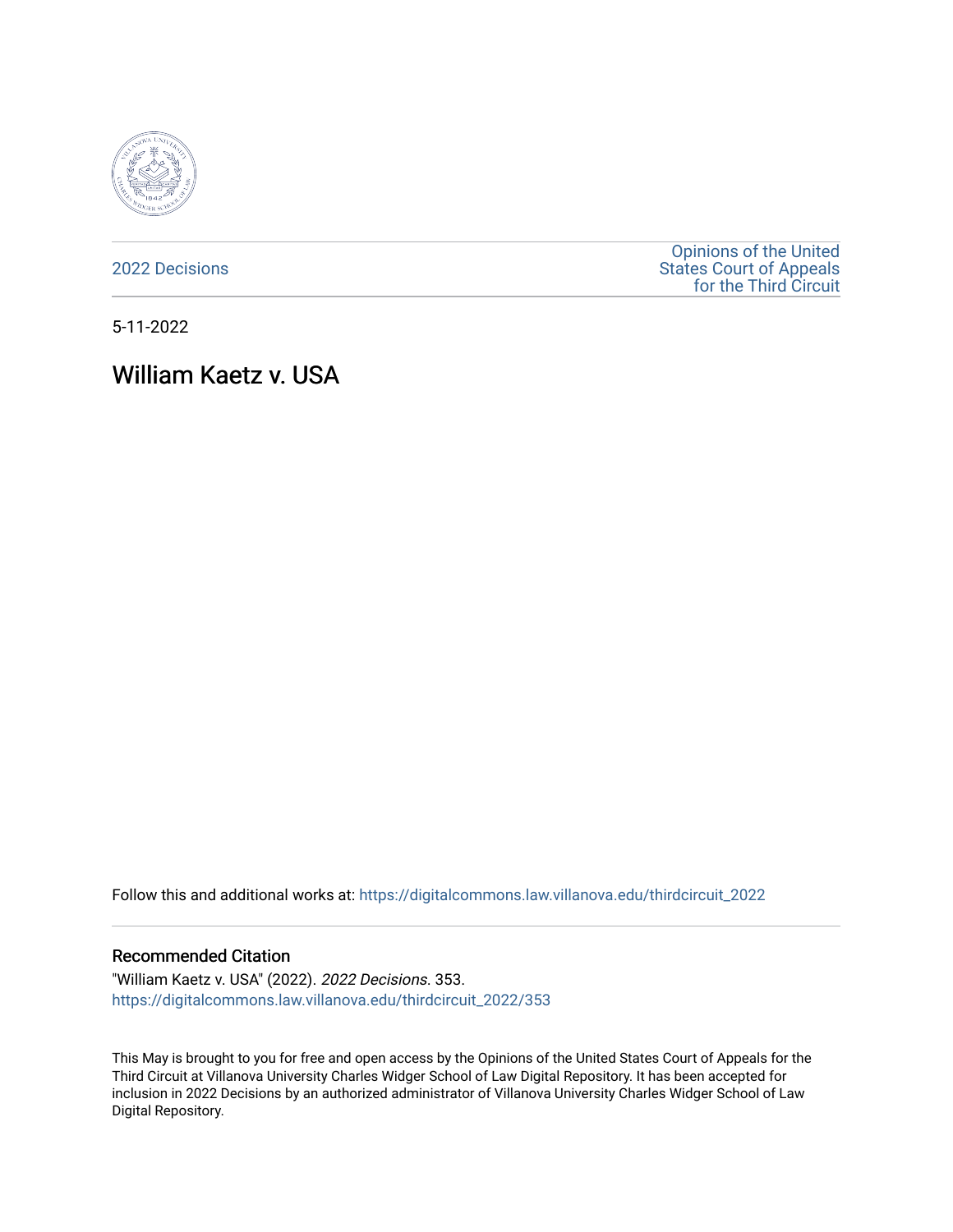## **CLD-137 NOT PRECEDENTIAL** UNITED STATES COURT OF APPEALS FOR THE THIRD CIRCUIT

# No. 22-1286 \_\_\_\_\_\_\_\_\_\_\_

\_\_\_\_\_\_\_\_\_\_\_

## WILLIAM F. KAETZ, Appellant

v.

#### UNITED STATES OF AMERICA; WARDEN NEOCC

\_\_\_\_\_\_\_\_\_\_\_\_\_\_\_\_\_\_\_\_\_\_\_\_\_\_\_\_\_\_\_\_\_\_\_\_

On Appeal from the United States District Court for the Western District of Pennsylvania (D.C. Civil Action No. 2-21-cv-01614) District Judge: Honorable J. Nicholas Ranjan

\_\_\_\_\_\_\_\_\_\_\_\_\_\_\_\_\_\_\_\_\_\_\_\_\_\_\_\_\_\_\_\_\_\_\_\_

Submitted for Possible Dismissal Pursuant to 28 U.S.C. § 1915(e)(2)(B) or Summary Action Pursuant to Third Circuit LAR 27.4 and I.O.P. 10.6 April 28, 2022

Before: AMBRO, SHWARTZ and BIBAS, Circuit Judges

(Opinion filed: May 11, 2022) \_\_\_\_\_\_\_\_\_

> OPINION\* \_\_\_\_\_\_\_\_\_

PER CURIAM

<sup>\*</sup> This disposition is not an opinion of the full Court and pursuant to I.O.P. 5.7 does not constitute binding precedent.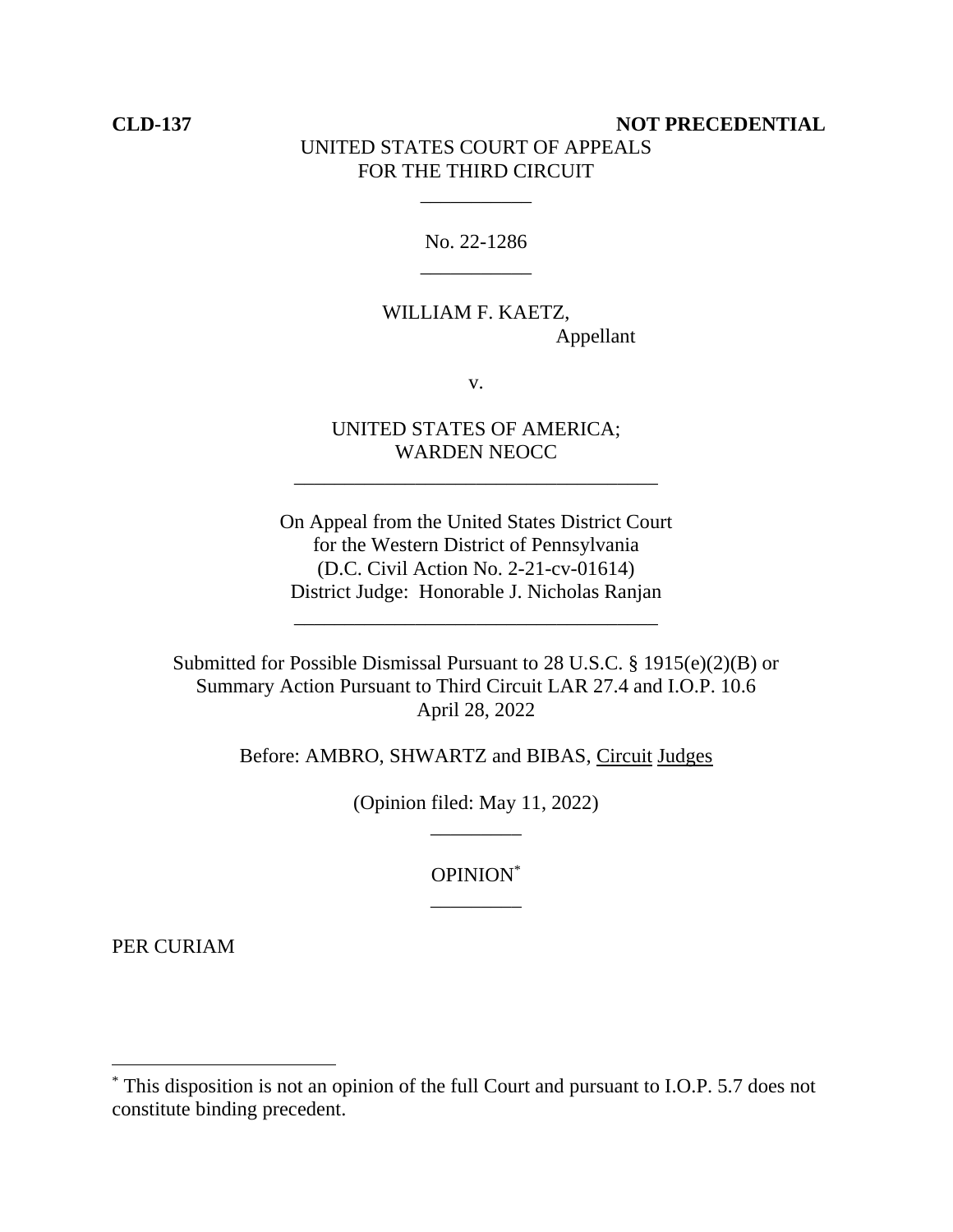William Kaetz appeals from an order dismissing a habeas petition that he filed under 28 U.S.C. § 2241. We will affirm.

I.

Kaetz was charged with crimes relating to his threats to kill a federal judge. He ultimately pleaded guilty to one count of publicizing restricted information (i.e., the judge's home address) in violation of 18 U.S.C. §§ 119(a)(1) and (a)(2).

In Kaetz's plea agreement, the parties stipulated to a sentence of (1) 16 months of imprisonment, and (2) three years of supervised release, the first six months of which would be served in home detention. (W.D. Pa. Crim. No. 2-21-cr-00211-NR-1, ECF No. 111-1 at  $3-4$ .)<sup>1</sup> During Kaetz's plea colloquy and sentencing, the court also explained that Kaetz's six-month period of home detention was part of his supervised release and was in addition to 16 months of imprisonment. (ECF No. 118 at 22, 49-50.) Consistent with these terms, the court entered a judgment of sentence providing for separate terms of (1) 16 months of imprisonment, and (2) three years of supervised release, including 180 days of home detention. (ECF No. 116 at 2-3, 5.)

Kaetz later filed a § 2241 habeas petition challenging the execution of this sentence. When he first submitted his petition, he was still in prison and sought immediate release. He claimed that (1) his six-month period of home detention constituted part of his 16-month prison sentence, thus leaving him with only a 10-month prison sentence, and (2) he already had been imprisoned for 10 months. But on

<sup>&</sup>lt;sup>1</sup> All citations to ECF herein are to Kaetz's criminal proceeding.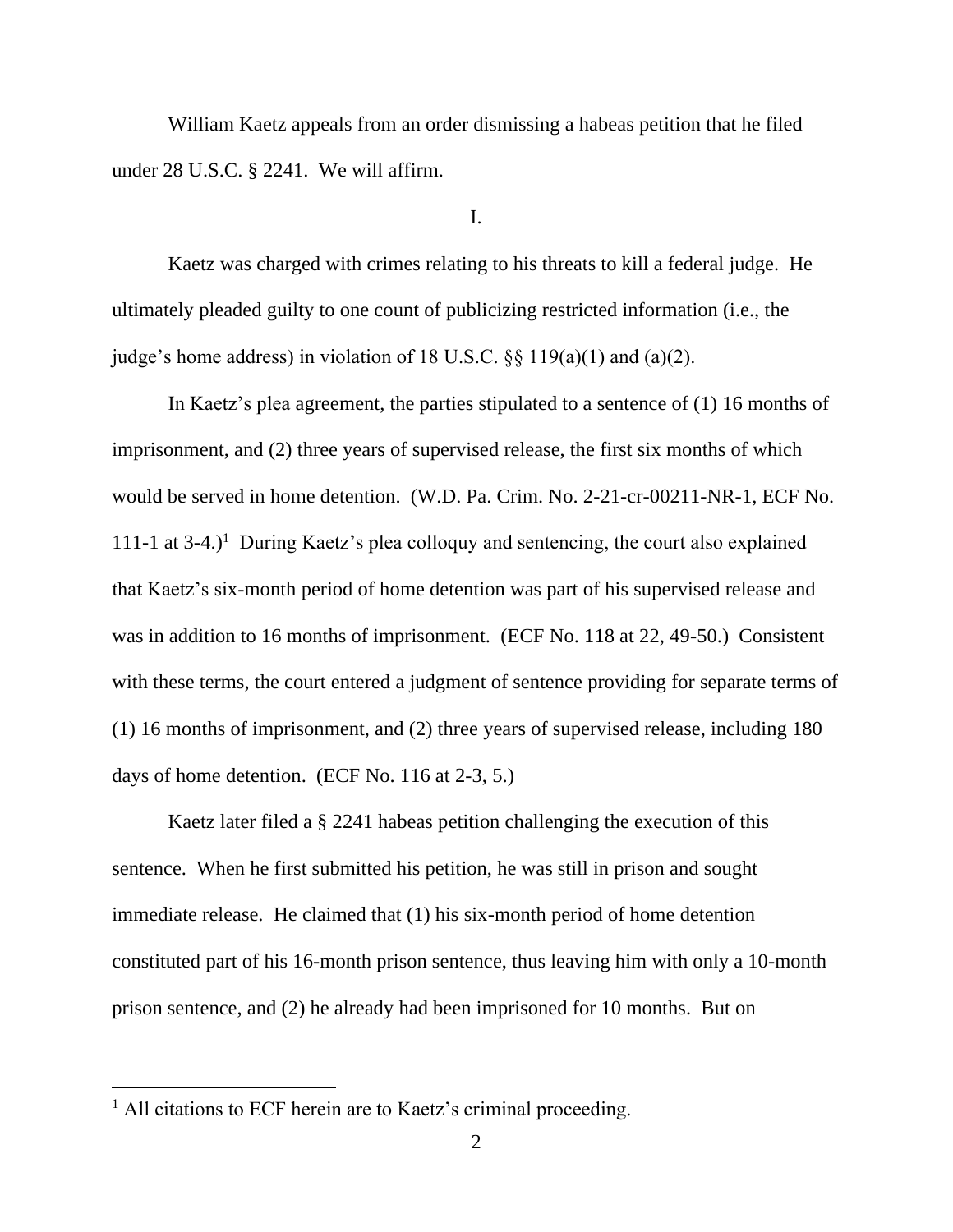December 6, 2021, Kaetz was released from prison after serving his 16-month prison term and began to serve the six-month period of home detention as part of his supervised release. After that, he amended his claim to seek release from his period of home detention on the ground that he already had served it as part of his 16 months in prison.

A Magistrate Judge recommended dismissing Kaetz's petition on the grounds that it was moot to the extent that he sought release from prison and that it was otherwise not cognizable under § 2241. The District Court adopted that recommendation and added that Kaetz's challenge lacked merit. Kaetz appeals.<sup>2</sup>

II.

We will affirm. Kaetz's initial claim for release from prison became moot when he was released, but his amended claim for release from home detention is not moot because he is still serving that part of his sentence. See Burkey, 556 F.3d at 147-48. Kaetz claims that his home detention is unlawful for several reasons, including that it violates various provisions of the Sentencing Guidelines. For these claims to be cognizable under § 2241 as challenges to the execution of his sentence, Kaetz would have to claim that his home detention is "somehow inconsistent with a command or recommendation in the sentencing judgment." Cardona v. Bledsoe, 681 F.3d 533, 537 (3d Cir. 2012). As explained above, however, Kaetz's period of home detention was expressly imposed by his sentencing judgment. Thus, Kaetz's claims would appear to be

<sup>&</sup>lt;sup>2</sup> Kaetz does not require a certificate of appealability to appeal the denial of his § 2241 petition, and we have jurisdiction under 28 U.S.C. § 1291. See Burkey v. Marberry, 556 F.3d 142, 146 (3d Cir. 2009).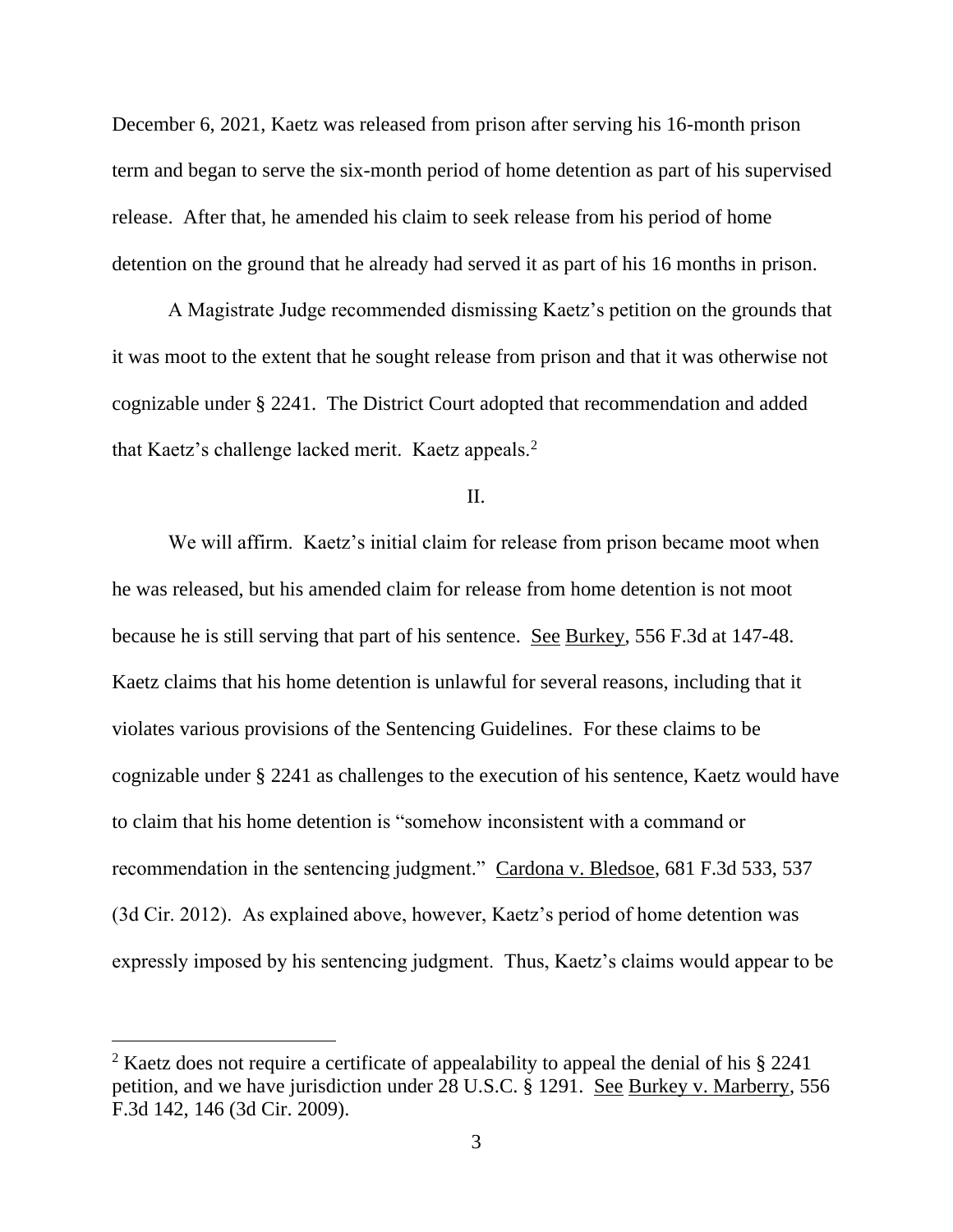addressed to the validity of that judgment, not its execution. To that extent, his claims can be raised only under § 2255 as the Magistrate Judge explained. See Woodall v. Fed. Bureau of Prisons, 432 F.3d 235, 241-42 (3d Cir. 2005).

Nevertheless, Kaetz's claim based on the Guidelines could be construed as a claim that his home detention violates his sentence as that sentence is properly understood. To that extent, this claim could be characterized as a challenge to the execution of his sentence under  $\S 2241$ <sup>3</sup> To the same extent, however, this claim lacks merit and that issue does not present a substantial question.

Kaetz claims that home detention constitutes imprisonment and that his continued detention is unlawful because he already has served the 16 months in prison ordered by the District Court. He relies on statements in the Guidelines that "[h]ome detention may be imposed as a condition of supervised release, but only as a substitute for imprisonment." U.S.S.G. § 5D1.3(e)(2) (emphasis added); see also U.S.S.G. § 5F1.2 (same). From those statements, Kaetz concludes that his six-month period of home detention is a "substitute" for six of the 16 months of imprisonment imposed by the District Court. That conclusion does not follow. Kaetz assumes that these provisions make home detention a substitute for imprisonment that the court imposed. The opposite is true. Home detention is a substitute, not for imprisonment that the court imposed, but for imprisonment that the court could have imposed but did not.

<sup>&</sup>lt;sup>3</sup> We need not address whether Kaetz's petition satisfies other requirements for  $\S$  2241 relief, including filing in the proper venue and naming the proper custodian.